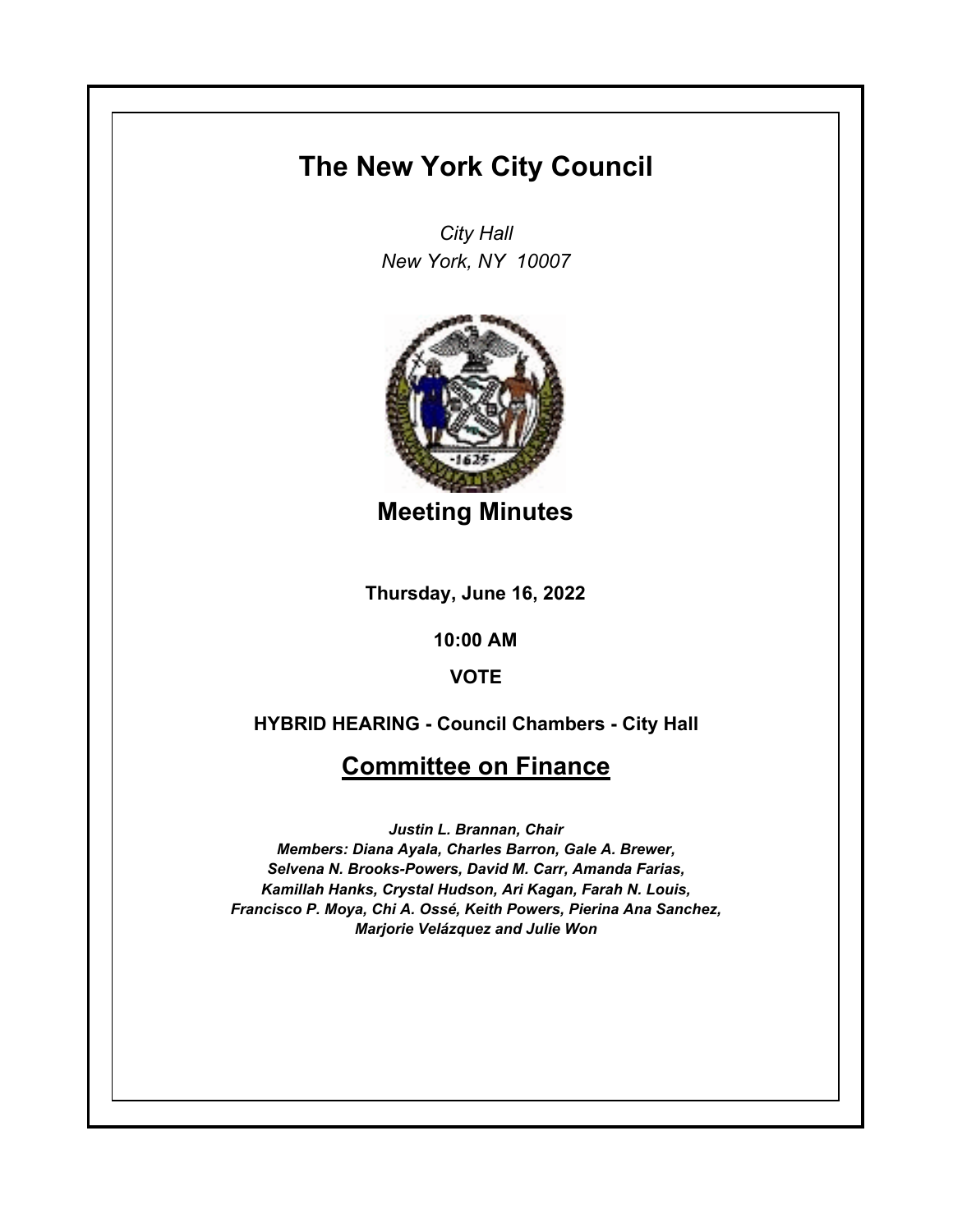| Roll Call                                                                                                                                                                                                                                                                                                                                                                                      |  |
|------------------------------------------------------------------------------------------------------------------------------------------------------------------------------------------------------------------------------------------------------------------------------------------------------------------------------------------------------------------------------------------------|--|
| Present: Brannan, Ayala, Barron, Brewer, Brooks-Powers, Carr, Farías, Hanks, Hudson,<br>Kagan, Louis, Moya, Ossé, Powers, Sanchez, Velázquez and Won                                                                                                                                                                                                                                           |  |
| M 0063-2022<br><b>Communication from the New York City Banking Commission -</b><br>Transmitting recommendations of the interest rate to be charged<br>for Fiscal Year 2023 for non-payment of taxes on real estate and<br>for the discount rate to be allowed for early payment of real estate<br>taxes for Fiscal Year 2023, pursuant to the City Charter.                                    |  |
| <b>Attachments:</b> New York City Banking Commission Letter, FY'23 Interest Rate<br>Recommendations Executive Summary, Graphical Presentation of Interest<br>Rate Recommendations for FY 2023, FY'23 Discount Models Impact<br>Analysis, FY'23 Discount Appendix, FY'23 Late Payments, FY'23 Late<br>Payment Appendices, May 19, 2022 - Stated Meeting Agenda,<br>Memorandum, Committee Report |  |
| This Communication was Hearing Held by Committee                                                                                                                                                                                                                                                                                                                                               |  |
| <b>Attachments:</b> New York City Banking Commission Letter, FY'23 Interest Rate<br>Recommendations Executive Summary, Graphical Presentation of Interest<br>Rate Recommendations for FY 2023, FY'23 Discount Models Impact<br>Analysis, FY'23 Discount Appendix, FY'23 Late Payments, FY'23 Late<br>Payment Appendices, May 19, 2022 - Stated Meeting Agenda,<br>Memorandum, Committee Report |  |
| A motion was made that this Communication be Approved by Committee<br>approved by Roll Call.                                                                                                                                                                                                                                                                                                   |  |
| Affirmative: 17 - Brannan, Ayala, Barron, Brewer, Brooks-Powers, Carr, Farías, Hanks,<br>Hudson, Kagan, Louis, Moya, Ossé, Powers, Sanchez, Velázquez and<br>Won                                                                                                                                                                                                                               |  |
| Res 0192-2022<br>Resolution to establish that the interest rate be four percent per<br>annum for Fiscal Year 2023 for non-payment of taxes on<br>properties with an assessed value of not more than \$250,000, or<br>not more than \$250,000 per residential unit for cooperative<br>apartments.                                                                                               |  |
| Attachments: Res. No. 192, Committee Report, June 2, 2022 - Stated Meeting Agenda,<br>Committee Report 6/9/22, Memorandum, Committee Report 6/16/22                                                                                                                                                                                                                                            |  |
| This Resolution was Hearing Held by Committee                                                                                                                                                                                                                                                                                                                                                  |  |
| Attachments: Res. No. 192, Committee Report, June 2, 2022 - Stated Meeting Agenda,<br>Committee Report 6/9/22, Memorandum, Committee Report 6/16/22                                                                                                                                                                                                                                            |  |
| A motion was made that this Resolution be Approved by Committee approved by<br>Roll Call.                                                                                                                                                                                                                                                                                                      |  |
| Affirmative: 16 - Brannan, Ayala, Brewer, Brooks-Powers, Carr, Farías, Hanks, Hudson,<br>Kagan, Louis, Moya, Ossé, Powers, Sanchez, Velázquez and Won                                                                                                                                                                                                                                          |  |
| Negative:<br>$1 -$<br>Barron                                                                                                                                                                                                                                                                                                                                                                   |  |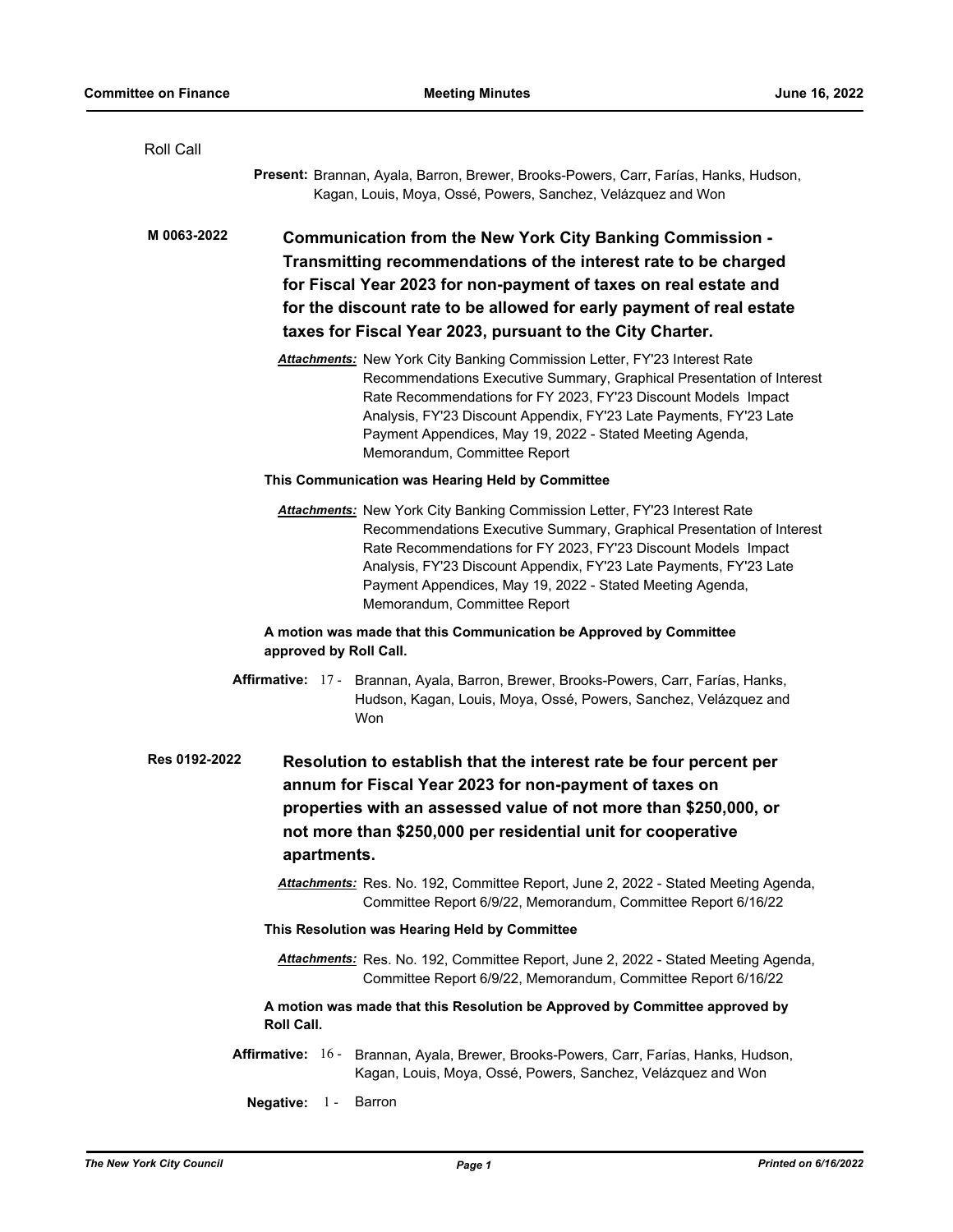| Res 0193-2022                                                                                                                                                                                  | Resolution to establish that the interest rate be seven percent per<br>annum for Fiscal Year 2023 for non-payment of taxes on                              |  |
|------------------------------------------------------------------------------------------------------------------------------------------------------------------------------------------------|------------------------------------------------------------------------------------------------------------------------------------------------------------|--|
|                                                                                                                                                                                                | properties with an assessed value of more than \$250,000 but less                                                                                          |  |
|                                                                                                                                                                                                | than or equal to \$450,000, or more than \$250,000 but less than or                                                                                        |  |
|                                                                                                                                                                                                | equal to \$450,000 per residential unit for cooperative apartments.                                                                                        |  |
|                                                                                                                                                                                                | Attachments: Res. No. 193, Committee Report, June 2, 2022 - Stated Meeting Agenda,<br>Committee Report 6/9/22, Memorandum, Committee Report 6/16/22        |  |
| This Resolution was Hearing Held by Committee                                                                                                                                                  |                                                                                                                                                            |  |
|                                                                                                                                                                                                | Attachments: Res. No. 193, Committee Report, June 2, 2022 - Stated Meeting Agenda,<br>Committee Report 6/9/22, Memorandum, Committee Report 6/16/22        |  |
| A motion was made that this Resolution be Approved by Committee approved by<br><b>Roll Call.</b>                                                                                               |                                                                                                                                                            |  |
|                                                                                                                                                                                                | Affirmative: 15 - Brannan, Ayala, Brewer, Brooks-Powers, Carr, Farías, Hanks, Hudson,<br>Kagan, Moya, Ossé, Powers, Sanchez, Velázquez and Won             |  |
|                                                                                                                                                                                                | Negative: $1 -$<br>Barron                                                                                                                                  |  |
|                                                                                                                                                                                                | <b>Abstain:</b> 1 - Louis                                                                                                                                  |  |
| annum for Fiscal Year 2023 for non-payment of taxes on<br>properties with an assessed value of more than \$450,000, or more<br>than \$450,000 per residential unit for cooperative apartments. |                                                                                                                                                            |  |
|                                                                                                                                                                                                | Attachments: Res. No. 194, Committee Report, June 2, 2022 - Stated Meeting Agenda,<br>Committee Report 6/9/22, Memorandum, Committee Report 6/16/22        |  |
| This Resolution was Hearing Held by Committee                                                                                                                                                  |                                                                                                                                                            |  |
|                                                                                                                                                                                                | <b>Attachments:</b> Res. No. 194, Committee Report, June 2, 2022 - Stated Meeting Agenda,<br>Committee Report 6/9/22, Memorandum, Committee Report 6/16/22 |  |
|                                                                                                                                                                                                | A motion was made that this Resolution be Approved by Committee approved by<br><b>Roll Call.</b>                                                           |  |
|                                                                                                                                                                                                | Affirmative: 16 - Brannan, Ayala, Brewer, Brooks-Powers, Carr, Farías, Hanks, Hudson,<br>Kagan, Louis, Moya, Ossé, Powers, Sanchez, Velázquez and Won      |  |
|                                                                                                                                                                                                | Negative: $1 -$<br>Barron                                                                                                                                  |  |
| LU 0072-2022                                                                                                                                                                                   | SEBCO IV; Block 2697, Lot 18 and 19; and Block 2732, Lot 31,<br>Bronx, Council District No. 17.                                                            |  |
|                                                                                                                                                                                                | Attachments: Housing Preservation and Development Letter, Res. No. 248                                                                                     |  |
|                                                                                                                                                                                                | This Land Use Application was Hearing on P-C Item by Comm                                                                                                  |  |
|                                                                                                                                                                                                | <b>Attachments:</b> Housing Preservation and Development Letter, Res. No. 248                                                                              |  |
|                                                                                                                                                                                                | A motion was made that this Land Use Application be P-C Item Approved by<br>Committee with Companion Resolution approved by Roll Call.                     |  |